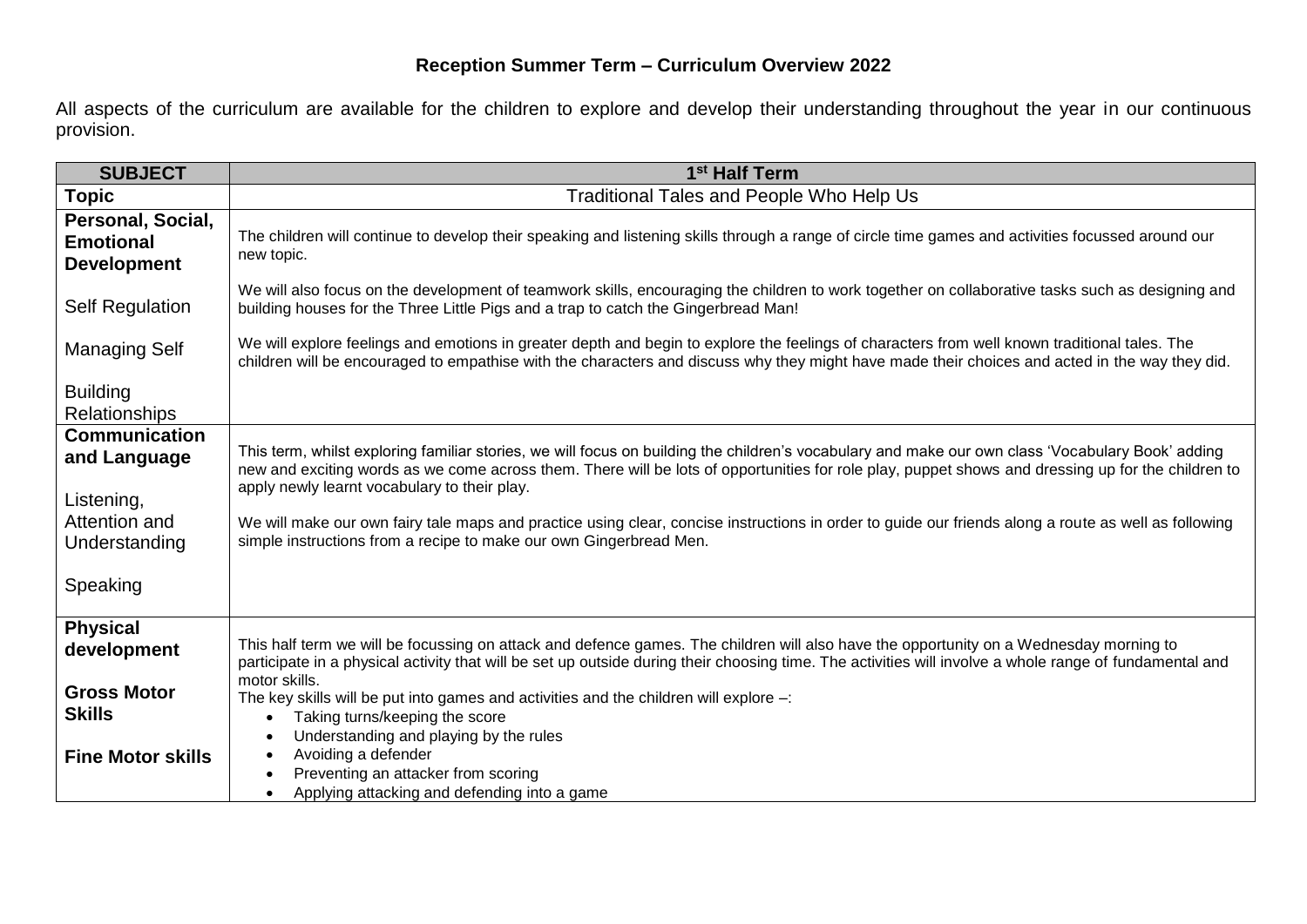All aspects of the curriculum are available for the children to explore and develop their understanding throughout the year in our continuous provision.

| <b>SUBJECT</b>                                      | 1 <sup>st</sup> Half Term                                                                                                                                                                                                                                                                                                                                                                                                                                                                               |
|-----------------------------------------------------|---------------------------------------------------------------------------------------------------------------------------------------------------------------------------------------------------------------------------------------------------------------------------------------------------------------------------------------------------------------------------------------------------------------------------------------------------------------------------------------------------------|
| Literacy<br>Comprehension<br><b>Word Reading</b>    | The children will continue to take part in daily phonics lessons as we begin our new phonics scheme Little Wandle Letters and Sounds Revised<br>and move on to Phase 4. The children will continue to develop their reading skills, gaining confidence and fluency through daily practice at<br>school and at home. The children will have lots of opportunities to begin to spell words by identifying the sounds that they can hear and writing<br>the corresponding letter.                          |
| Writing                                             | They will be encouraged and supported to apply these skills during fun, topic based activities such as writing magical spells and making missing<br>posters for the Gingerbread Man!<br>We will be exploring a wide range of Traditional to develop a deep familiarity with well known story sequences and vocabulary. The children will<br>begin to write sentences after building them using sentence construction cards. We will look carefully for capital letters, full stops and<br>fingerspaces. |
| <b>Maths</b><br>Number<br><b>Numerical patterns</b> | This half term we will be focussing on the development of the following skills and concepts:<br>Capacity<br>$\bullet$<br>2D shape<br>Composing and decomposing shapes<br>Weight<br><b>Doubles</b><br>Problem solving<br>Word sums<br>Sharing<br>Length                                                                                                                                                                                                                                                  |
|                                                     | In addition, children will have daily opportunities to practice number formation, writing numbers up to 20 and counting accurately.                                                                                                                                                                                                                                                                                                                                                                     |
| <b>Understanding the</b><br><b>World</b>            | Throughout our topic, the children will develop their understanding of the work of various 'People Who Help Us' including; builders, firefighers,<br>dentists, police officers and medical staff. Many of our activities will also link to our work in literacy and the traditional tales that we are exploring.                                                                                                                                                                                        |
| Past and present                                    | We will set up a class role play Post Office and provide lots of opportunities for the children to role play different jobs. A Three Little Pigs building<br>site will be created in the outdoor area and our police officers will hopefully be able to solve the case of the missing gingerbread men!                                                                                                                                                                                                  |
| People, Culture and<br>Communities                  |                                                                                                                                                                                                                                                                                                                                                                                                                                                                                                         |
| The Natural World                                   |                                                                                                                                                                                                                                                                                                                                                                                                                                                                                                         |